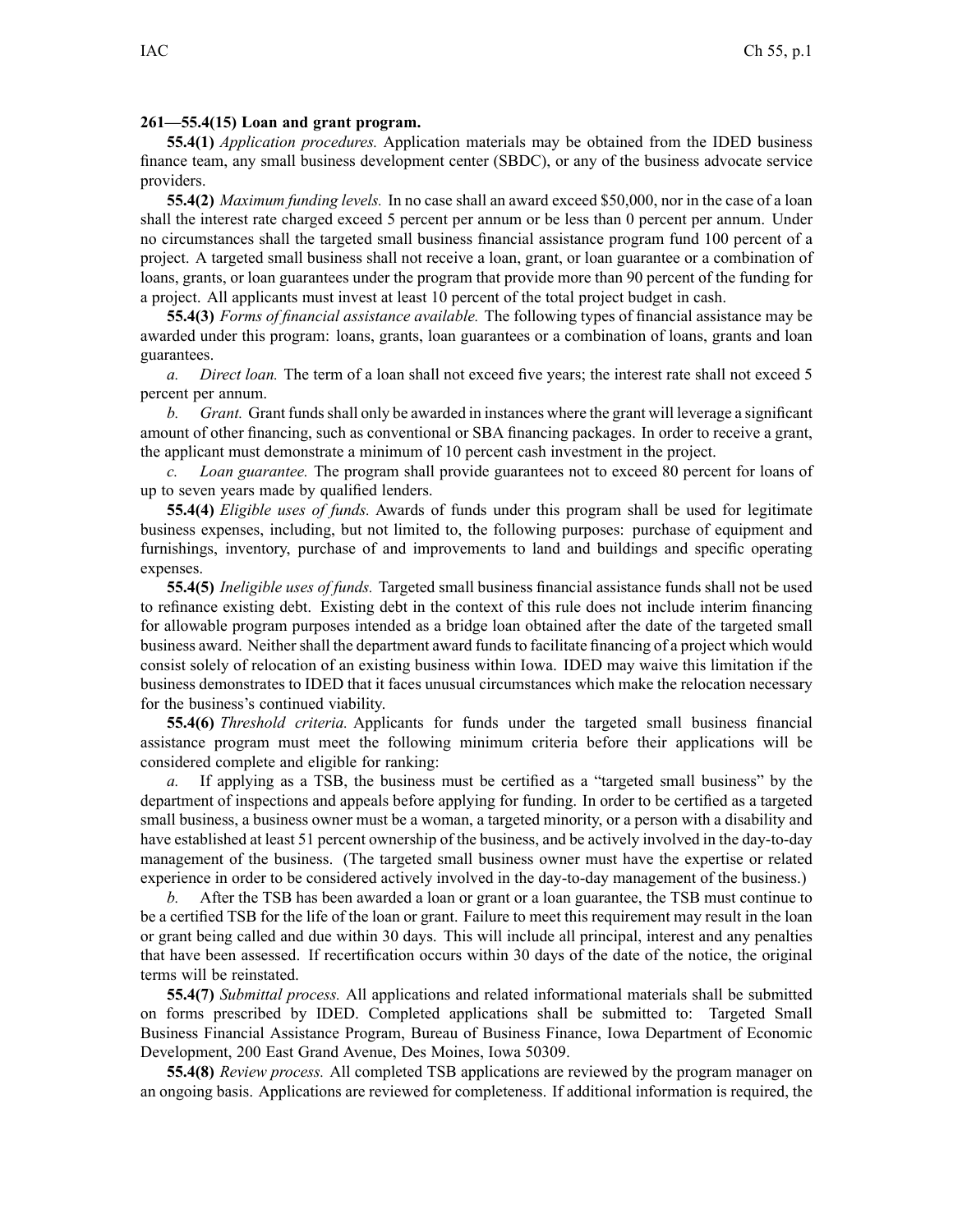program manager shall send the applicant notice to submit additional information. The applicant shall then have three weeks from the date of the IDED letter to submit the requested information.

Application requests are initially rated for funding by IDED staff. They are then reviewed on <sup>a</sup> monthly basis by the board. The board is an advisory committee established by 2007 Iowa Acts, House File 890, to assist the department in the evaluation of applications. The board is comprised of private sector representatives experienced in small business managemen<sup>t</sup> and operation. The board membership shall consist of seven members, including one each from the following populations: Latino, Black, Asian or Pacific Islander, Caucasian women, Native American, and <sup>a</sup> person with <sup>a</sup> disability as defined in Iowa Code section 15.102 as amended by 2007 Iowa Acts, House File 890. One of the members shall be <sup>a</sup> member of the economic development board appointed by the economic development board. A quorum is four members. It requires the vote of at least four board members to recommend action on an application to the director. The board may recommend to the director the approval, denial, or deferral of an application. If lessthan <sup>a</sup> quorum of the board is presen<sup>t</sup> at <sup>a</sup> meeting, an application will be forwarded to the director without <sup>a</sup> recommendation from the board.

**55.4(9)** *Rating factors.* Applicants must score <sup>a</sup> minimum of 60 out of <sup>a</sup> possible 100 points in order to be recommended for funding. Points are awarded based on the information contained in the application according to the following criteria:

*a. Business plan (20 points possible).* Factors considered include: Does the application contain significant information regarding the product or service to be offered? Has the applicant provided sufficient documentation to support/justify the cash flow assumptions, e.g., third-party documentation regarding market size, annual sales and competition?

*b. Financial plan (20 points possible).* Factors considered include: Does the application contain comprehensive two-year cash flow projections which show the viability of the business? Does the application provide completed personal financial information and information on other funding sources?

*c. Financial need (20 points possible).* Factors considered include: the applicant's personal liquid assets and the applicant's ability or inability to secure <sup>a</sup> loan from conventional sources (i.e., bank, savings and loan, credit union, SBA).

*d. Marketing plan (5 points possible).* Factors considered include: Does the application contain sufficient information to ascertain that the applicant fully understands who the customers are and how to effectively reach them?

*e. Management expertise and related experience (20 points possible).* Factors considered include: Does the applicant have education or work experience that is relevant to the proposed business? Does the application document previous business training or managemen<sup>t</sup> experience?

*f. Loan repaymen<sup>t</sup> (10 points possible).* Factors considered include: Does the application document the business's ability to service its debt?

*g. Nontraditional (5 points possible).* Factors considered include: Is the proposed business category one in which TSBs have traditionally been underrepresented as owners?

*h. Extra points (up to 5 points).* Extra credit points may be awarded to applicants meeting the requirements described in 261—Chapter 171 for the award of extra points (e.g., project is in <sup>a</sup> blighted, brownfield or distressed area).

**55.4(10)** *Negotiations of funds awarded.*

*a.* The department reserves the right to negotiate the amount, term, interest rate, and other conditions of the loan or gran<sup>t</sup> prior to award.

*b.* The department may decline to award funds to <sup>a</sup> business if there is <sup>a</sup> negative credit repor<sup>t</sup> (e.g., bankruptcy, foreclosure, tax liens, unpaid or pas<sup>t</sup> due child support).

**55.4(11)** *Award process.* Upon approval by the director, the applicant business will receive an award letter which shall state the amount of award, conditions of the award, any security agreements, and the amount of monthly loan repayments.

**55.4(12)** *Contract.* Following notification of award, contracts are prepared for execution between the business owner and IDED. After execution of the contract, the business owner may reques<sup>t</sup> disbursement of funds, on the form prescribed by IDED. The time frame between final award date and disbursement of funds will generally be one to two months.